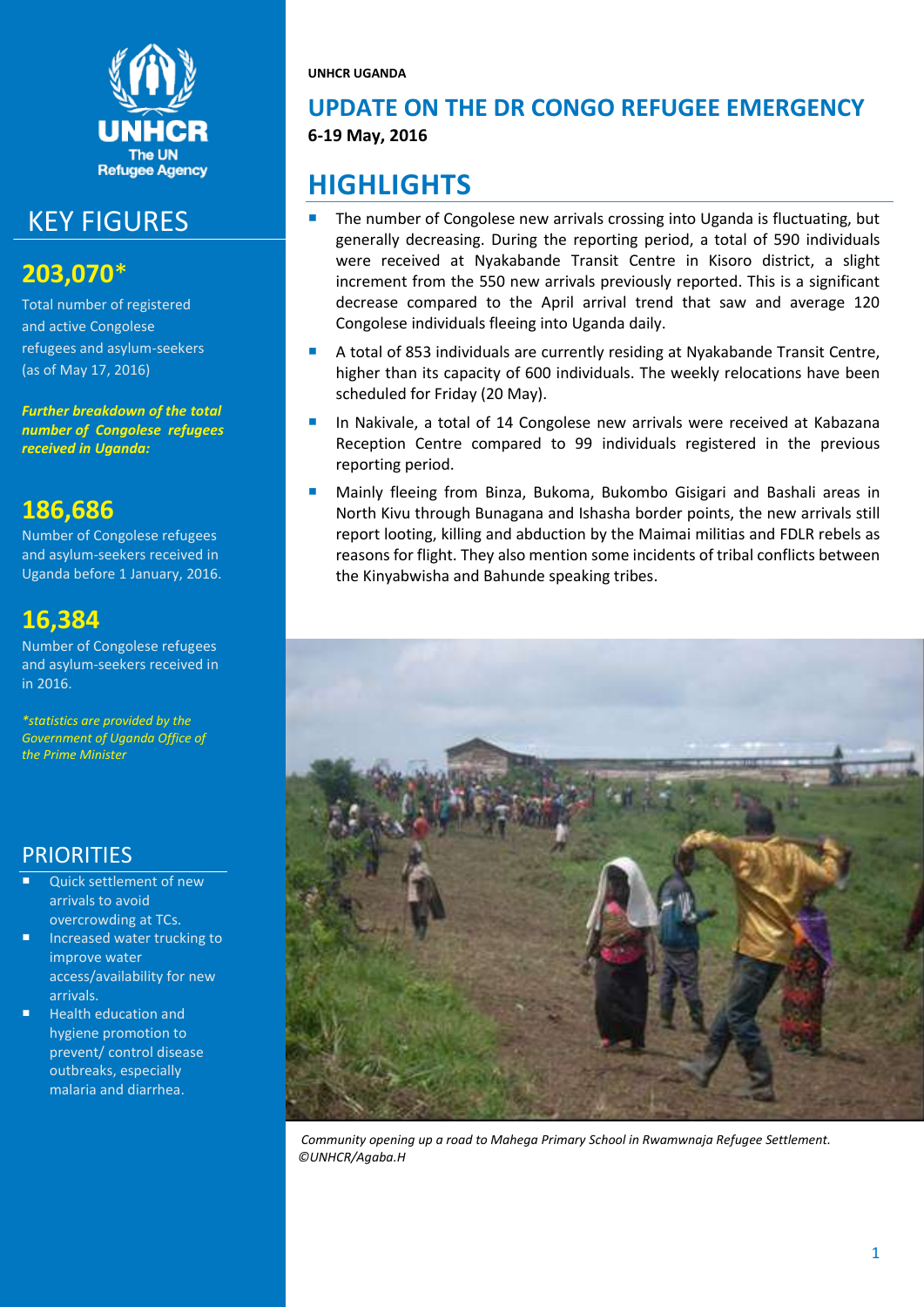## **UPDATE ON ACHIEVEMENTS**

## **Operational context**

- In Nakivale, the joint UNHCR, OPM, ARC physical head count at Kabazana Reception Centre shows that a total of 328 persons of concern are residing there (177 Burundians, 149 Congolese and 7 Rwandans plus one male South Sudanese), slightly lower than last week's 372 individuals and almost half of the previously population (632) because OPM has been relocating new arrivals to their 15m\*20m plots on a weekly basis. The reception centre can hold up to 338 individuals.
- In Rwamwanja, following the congestion at the reception centre, construction of two temporal accommodation structures has commenced. This will increase the centre's capacity from the current 588 to approximately 738 individuals. This means more space to accommodate new arrivals.
- In Kyaka II, 148 Individuals (65 households) are residing at the reception center, among them 49 Burundians and 99 Congolese individuals.

# **Protection**

- **In Kisoro, UNHCR and HIJRA carried out joint prison monitoring at Kihihi and Kanungu government prisons in Kanungu** district. There were no Persons of Concern to UNHCR found in the two prisons. One of the main challenges raised by the prison authorities was over congestion. In Kanungu government prison, there were 174 inmates against the prison capacity of 50 people. All the prison lacks adequate water storage facilities and basic items like soap, basins, jerry cans and saucepans. Meanwhile, HIJRA successfully filed an appeal for three refugees who have been convicted and jailed in Kisoro Prison for illegal entry. The court proceedings have been sent to the appellant court by the lower court, awaiting review.
- In Rwamwanja, a similar visit was conducted to Katojo Prison, Rwimi Prison and Kampiringisa Rehabilitation Centre. There were 17 persons of concern (16 male and 1female) and were all provided with NFIs.

**Persons with Specific Needs (PSNs)**

- In Nakivale, ARC conducted PSN home visits in Nyakagando "A", Rwoma, Karintima "B", Kabazana "A" and Misiera "A", during which one case with heart complications was identified and referred to MTI Nakivale Health Centre III for further medical examination and support.
- In Rwamwanja, ARC held a meeting with community youth volunteers ahead of PSN hut construction in Base Camp, Buguta B and Mahani B villages. Three PSN huts were subsequently constructed in Bugata and Nkoma B villages.

**Child protection**

- In Nakivale, ARC conducted one Best Interest Assessment for a 15-year-old boy living with disability. He was counseled together with his parents to look at life positively.
- In Nakivale, ARC conducted follow ups for three Un Accompanied Minors (UAMs) including a 15-year-old female, a 13-year-old male residing at the reception centre and attached them to adult care givers. The third child aged 13 years also, was placed under foster care in Mugenyi "B" and supported with NFIs that were availed to the caregiver. All the children were counseled and urged to stay with their care givers for support.
- In Kisoro, a total of 35 children at risk were identified including 18 separated children, 17 unaccompanied minors and 3 children at risk. Best Interest Assessment forms were filed for all the children and will be shared with the receiving settlements during relocations. Uganda Red Cross was notified and initiated the family tracing process for both unaccompanied and separated children. This brings the total number of children at risks identified since January 2016 to 384 (158 separated children, 202 unaccompanied children and 24 other children at risks).

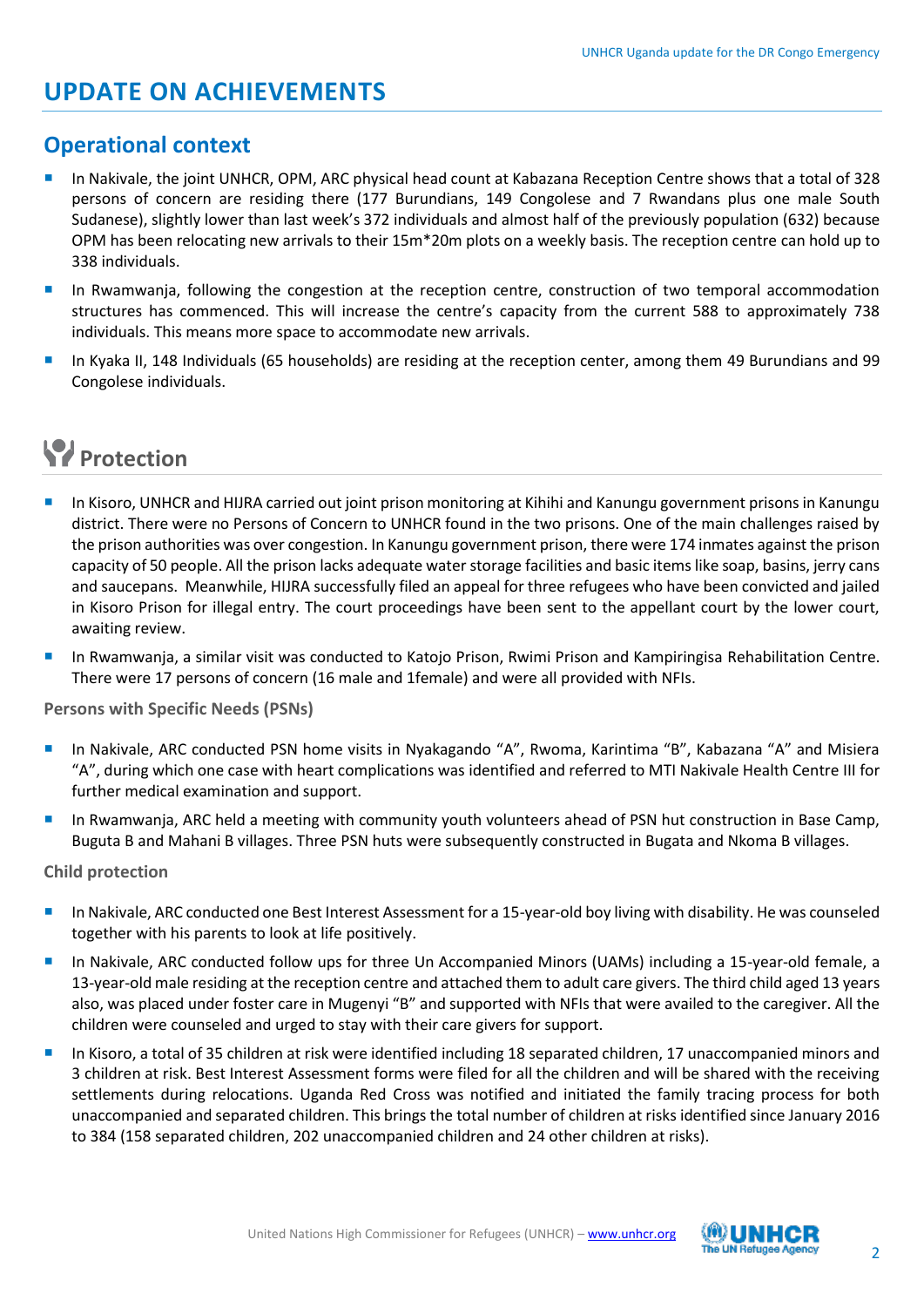In Kyaka II, DRC conducted 16 Best Interest Assessments for 16 children at risk-five separated children, two children living with disability and nine children at risk (living with a disability and drunkard father).

**Sexual Gender Based Violence (SGBV)**

- In Kisoro, HIJRA and MTI identified one SGBV case involving rape in the country of origin. The survivor was supported with psychosocial and medical support. Individual interview was carried out and the report will be shared with the settlement for further follow up. This brings to a total of SGBV survivors identified since the beginning of January 2016 and 72, with rape accounting for 76%.
- In Nakivale, ARC received and handled 2 female SGBV cases of rape which happened in the country of origin. The perpetrators for one case were the government security agents and well unknown to the survivor. The survivors filled the intake forms, signed consent letters, and were referred to Medical Teams International for further medical support and are still undergoing psychosocial counselling.
- **In Rwamwanja, some 450 youths aged 18 to 25 years were trained in SGBV-basic knowledge, monthly reporting** processes, and monitoring to improve on timely reporting. Each village from the settlement was represented by five girls and five boys, upon which they were grouped into 45 solidarity groups against SGBV. The groups are aimed at forming an alliance against SGBV among youths, who are most vulnerable.
- In Kyaka II, DRC conducted community door to door sensitizations on SGBV prevention and response with regard to the Laws of Uganda in Byabakora following community reports that some people do not open up, and neither do they come to the DRC office to report any incident of SGBV related cases.

## **Education**

Schools officially closed for third term holidays on 13th May and will resume 13th June 2016.



- In Nakivale, Medical Teams International conducted 190 consultations at Kabazana Reception Center, Ruhoko and Misiera mobile village clinic points. Upper Respiratory Tract Infections are currently the leading cause of illness at 30% followed by malaria at 10% -down from 18% due to the mosquito net hang-up campaign and sensitization. The ratio of community health workers to new arrivals was at 1:50 households which is in line with the Uganda Ministry of Health required standard.
- In Kisoro, at Nyakabande TC, watery diarrhea and Respiratory Tract Infections are the leading causes of poor health with 78 cases, followed by malaria. Wash teams are undertaking household sensitizations on hygiene and sanitation.
- In Kisoro, 142 children were vaccinated against measles, 75 against polio, and 225 children were dewormed. This brings the total number of children immunized at Nyakabande Transit Centre since January 2016 to 3,499.
- **In Nakivale, a total of 27 Congolese children were vaccinated against measles and polio, while 29 infants aged between** 6 months to 15 years were dewormed. This took place at the Office of the Prime Minister screening point, Kabazana Reception Centre, Ruhoko and Misiera mobile clinics.
- **In Nakivale, MTI distributed a total of 433 male condoms to Congolese new arrivals between 18 and 45 at Nakivale** health Center III, Kabazana Reception Center, Ruhoko, Misiera mobile village clinic and OPM screening as a prevention tool against Sexually Transmitted Diseases (STDs).

## **Food Security and Nutrition**

 In Kisoro, 189 children were screened for malnutrition. Some nine children were found to be malnourished compared (6 with severe malnutrition and 3 moderately malnourished). This brings the total number of children screened for

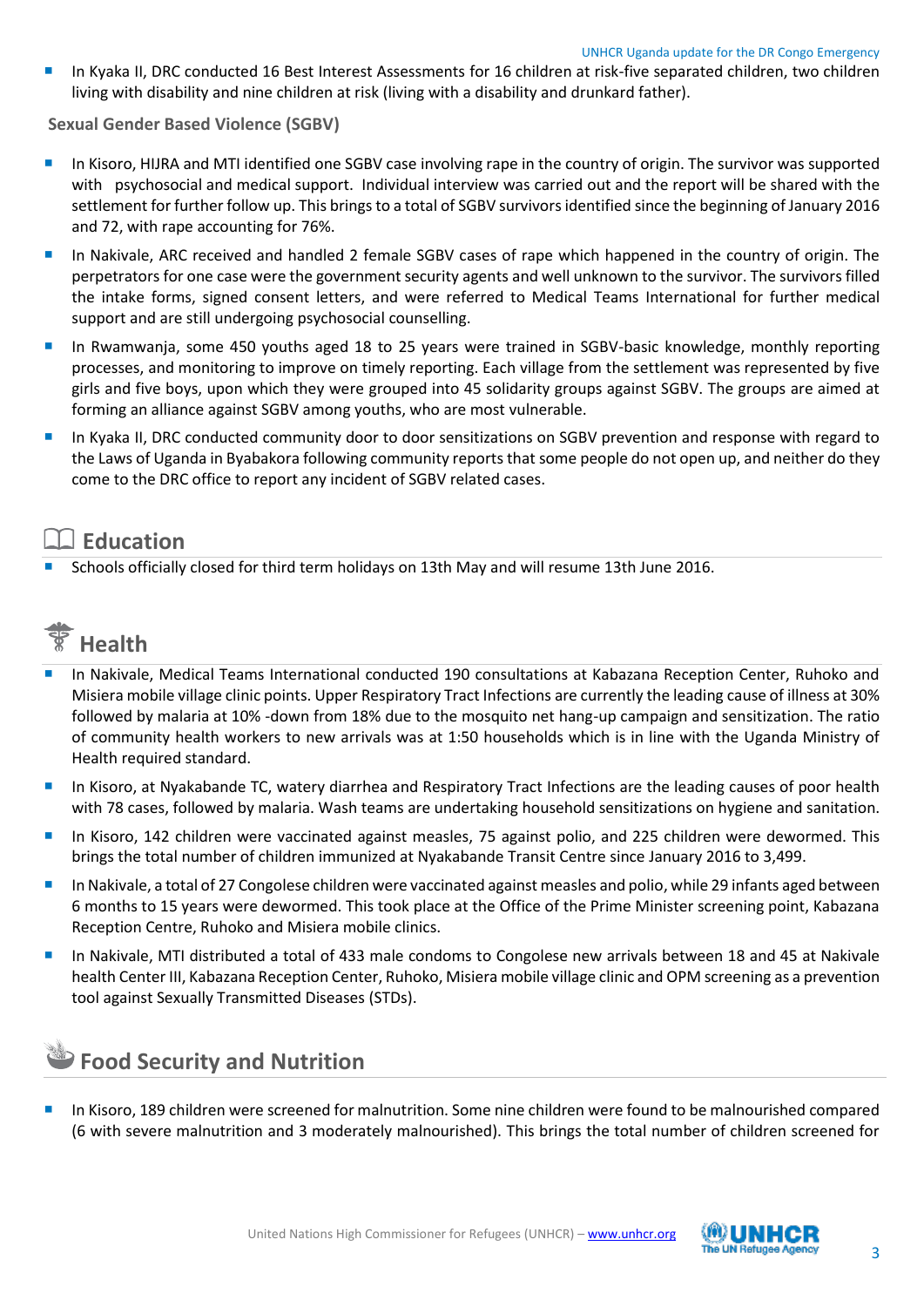malnutrition since January 2016 to 3,496 with 469 cases of malnutrition identified. All the identified poorly nourished youngsters are often referred to appropriate feeding programmes in Kisoro Hospital.

 In Nakivale, MTI screened 123 new Congolese children below five years for malnutrition at Kabazana Reception Centre, Ruhoko and Misiera mobile village clinics. Some two children were moderately malnourished and enrolled on supplementary feeding program. No severely malnourished case was registered. In this reporting period, global acute malnutrition was at 1.62% compared to 0.7% in the previous period (Uganda's ministry of health standard is 10%) while the severe acute malnutrition was recorded at 0.0% the same as in the previous period (Uganda's ministry of health standard is 2%).



- In Nakivale, the WASH sector supplied water to the nineteen (19) villages where the new Burundians have been settled to a tune of 1,397,805 liters (957,805 piped water and 440,000 liters trucked water), a decrease compared to 1,520,805 litres in the previous reporting period. The average liter of water per person per day has decreased to 19.83 liters (below the UNHCR emergency water standard of 20 liters per person per day), down from 21.1 liters in the previous week because of mechanical problems with the water trucking vehicle and bad road network in Kashojwa "C" village.
- In Kisoro, there were seven functional 10,000-liter water tanks, supplied by National Water and Sewerage Cooperation (NW&SW). The average amount of water (in litres) per person per day was 35 l/p/d compared, within UNHCR's 20l/p/d, though lower than last week's 36 l/p/d. The decrease is due to irregular power supply which in turn affected water supply to the transit centre.
- In Kyaka II, water quality analysis was carried out in 21 water points; 05 from Sweswe, 01 from Bukere, 02 from Buliti, 11 from Byabakora and 02 in Mukondo. Out of 21 water points, 03 were underground tanks, 04 boreholes and 15 were shallow wells. Results show positive (present of fecal coliform) in 06 shallow wells and 09 were negative. All 04 boreholes, 02 underground tanks were negative (no fecal coliform present) and 01 underground tank showed positive. Appropriate f treatment measures have been undertaken. Nonetheless, the average amount of water per person per day was 16.4litres.

**Sanitation and Hygiene**

- In Nakivale, ARC carried out community assessment in Kyeibale "C" for the newly settled Congolese population and a total of 05 latrines of two stances each are being excavated including construction of five bath showers. All materials have been availed and the exercise will be completed by mid-May 2016.
- In Kyaka II, latrine coverage still stands at 86.4% in Kyaka II Refugee Settlement. Raw data has been collected and analysis is underway that may give latest latrine coverage

## **Shelter / Infrastructure**

- In Nakivale, OPM settled and allocated 15m\*20m plots of land in Kyeibale "C" to 1414 Congolese new arrivals (302 families) for shelter construction. A pre-settlement sensitization dialogue was conducted to create awareness on key available services at Rubondo Sub Base Camp offices. ARC also served 1352 Congolese individuals (302 households) with Non Food Items, after informing the beneficiaries about their entitled package and encouraging them to use it sparingly.
- In Rwamwnaja, the exercise of clearing the backlog of PoCs who have not received poles commenced. A toal of 1,256 construction poles have already been distributed to 527 individuals to help them start constructing their shelteres.
- In Kyaka II, Construction poles were distributed to newly settled refugees in Mukondo. Some 102 individuals (64HH), benefitted. This was to help them settle on the plots provided by OPM.

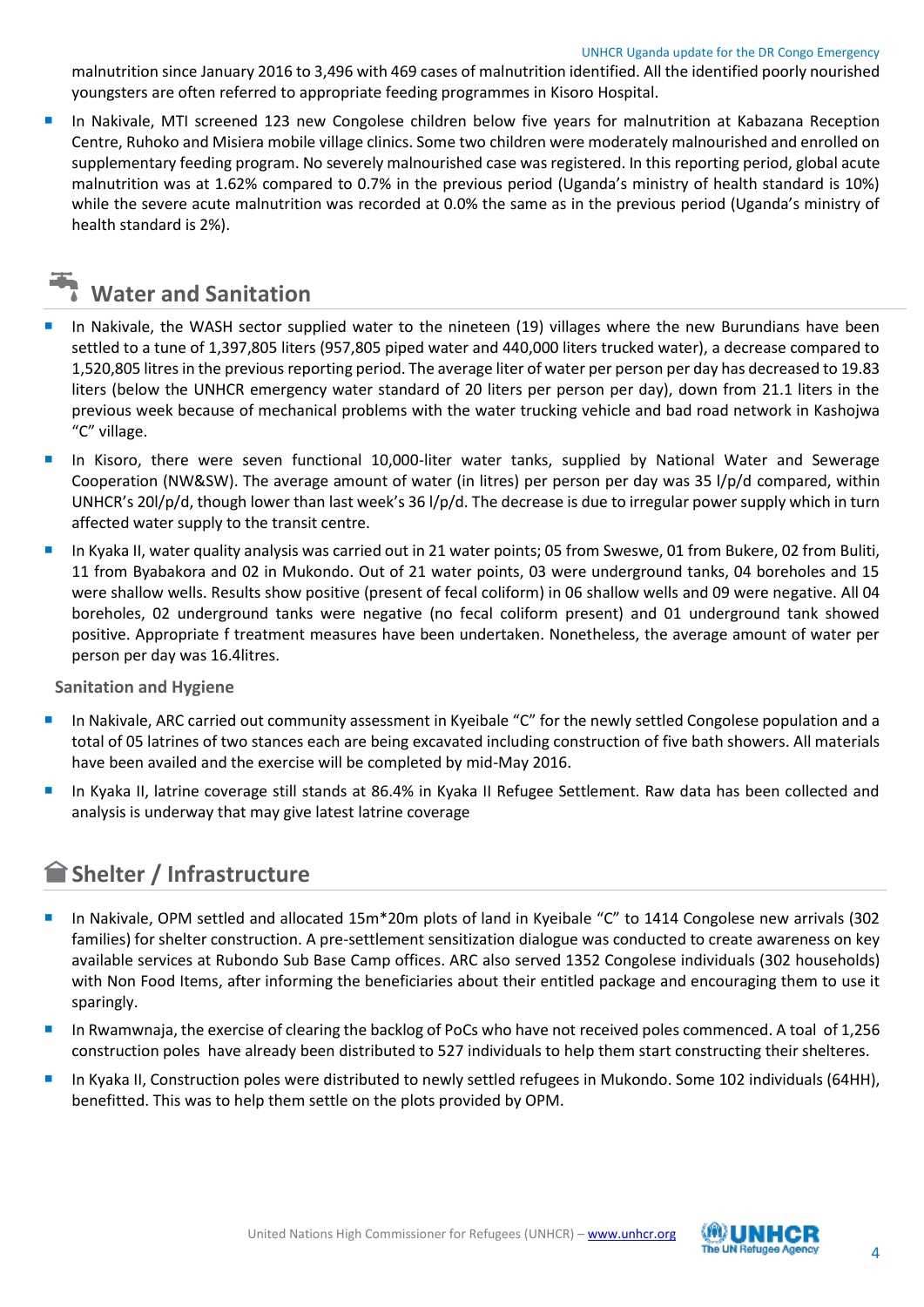## **Livelihoods and Environment**

- In Nakivale, Nsamizi Training Institute trained Congolese households in establishing and managing backyard vegetable gardens in a bid to improve on their nutrition standards. A total of 86 participants from Kabahinda "D"and Juru Kankingi "D" villages were trained and 32 vegetable backyard gardens were established comprising of five vegetable varieties-onions, sukuma wiki, egg plants, dodo and cabbage. Four male community workers supported the training.
- In Rwamwanja, 500 bags of sweet potato vines were distributed to 18 farmer groups, comprising 510 farmers, for food and nutritional security. Follow up on planting is on-going in all the beneficiary groups. The farmers were oriented on basic agronomic practices regarding sweet potato orange vines. While 850 bags of cassava cuttings were distributed to 38 groups, comprising 1224 farmers and 2 multiplication sites. Follow up on planting is on-going in all the beneficiary groups. The farmers were oriented on basic agronomic practices regarding NASE 19 cassava production agronomic practices.

*For more information, please contact:* Charlie Yaxley, Associate External Relations Officer, [yaxley@unhcr.org,](mailto:yaxley@unhcr.org) Tel: +256 (0)776 720045 Abdelrahman JABER, Associate Information Management officer, [jaber@unhcr.org,](mailto:jaber@unhcr.org)Tel: +256(0)772 707057 [Twitter](https://twitter.com/yaxle) - [Fighting in eastern DRC forces thousands to flee](http://www.unhcr.org/56ab5d576.html)

United Nations High Commissioner for Refugees (UNHCR) – [www.unhcr.org](http://www.unhcr.org/)